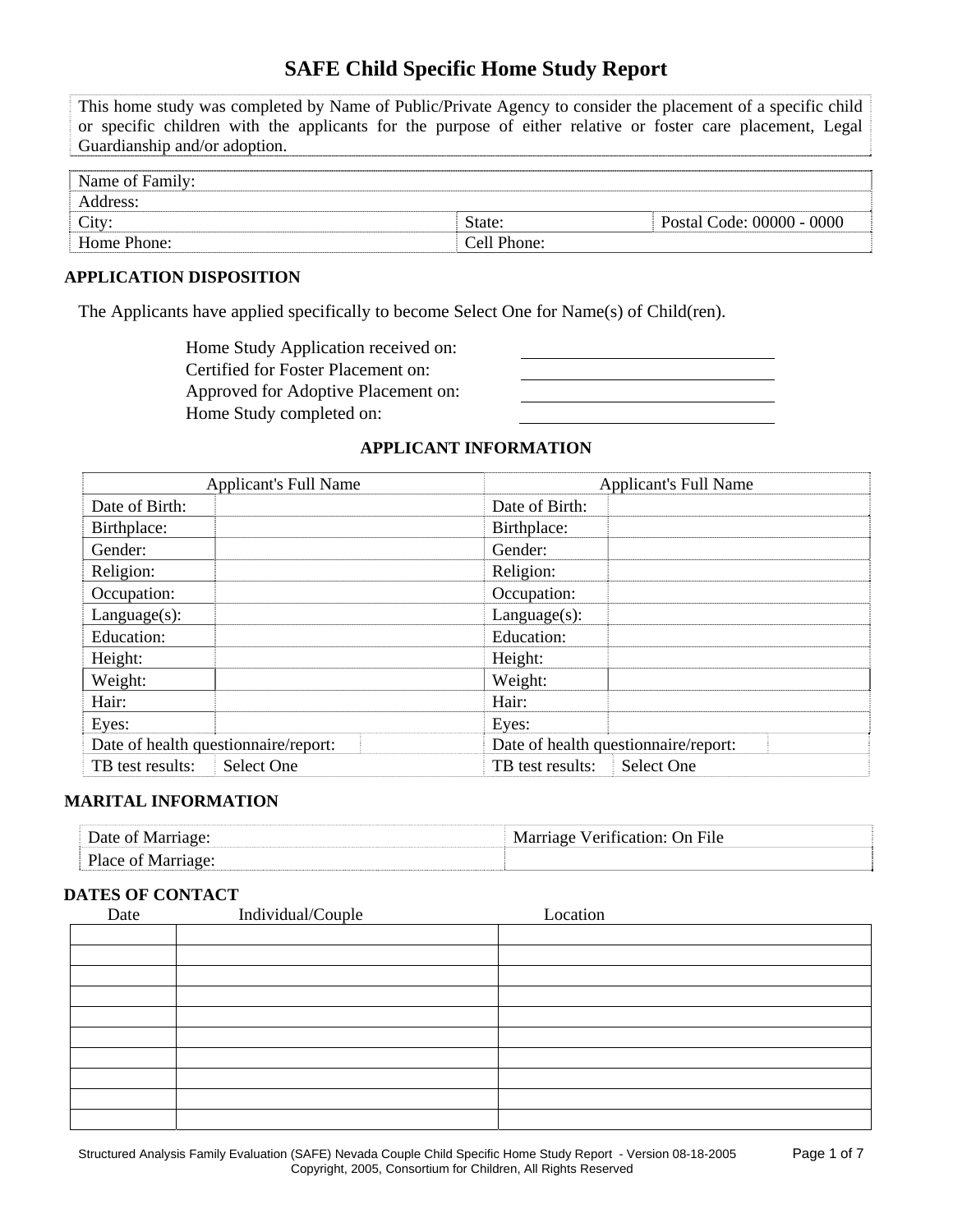# **CHILD OR YOUTH BEING CONSIDERED FOR PLACEMENT**

Provide the Name(s), DOB, gender, reason for protective custody and legal status of the child(ren) or youth(s) being considered, e.g., reunification, reunification terminated, TPR hearing pending, freed for adoption, etc.

If the child(ren) or youth(s) is/are currently placed in the home, discuss their adjustment since placement. If not currently placed with the applicants, discuss the nature and character of the applicants' relationship(s) with the child(ren) or youth(s).

Describe the strengths, personality, interests and emotional/physical development of each child or youth being considered. Discuss the level of understanding each child/youth has about such issues as reunification,maintaining connections, adoption, etc.

Identify and take into account the special considerations noted on the SAFE Matching inventory, e.g. placement with siblings, special diet, accommodations for a physical disability, maintain connections with birth family, needs a stay-at-home parent, etc.

Describe the challenging child/youth issues identified on the SAFE Matching Inventory, e.g., difficult temperament, problematic behaviors, attachment issues,etc. Indicate whether or not therapeutic services are being used or are needed.

# **MOTIVATION**

Provide the Applicants' stated reasons for wanting the child(ren) placed with them and the parenting responsibilities they are willing to assume, e.g., foster parent, legal/risk parent, apdoptive parent or shelter parent.

# **HOME ENVIRONMENT**

| Type of Residence:                   | House, Apt, Condo, Etc. |
|--------------------------------------|-------------------------|
| Square Footage:                      |                         |
| Bedrooms:                            |                         |
| Bathrooms:                           |                         |
| Length of Time in Current Residence: |                         |

Describe general characteristics of the Applicants' home and neighborhood. Indicate the type of residence (house, apartment, condo, etc.) and square footage. Describe the floor plan including the number of bedrooms and bathrooms.

Describe the yard space and indicate if there is a pool or spa. Describe the sleeping arrangements and also indicate whether or not there are guns or pets in the home.

The interior and exterior of the home was inspected for health and safety hazards. The inspection was completed on .

### **FAMILY**

#### **Applicant #1** - Applicant's full name

Describe how the applicant presents him/her self. Also indicate any special interests, hobbies, expertise or talents the applicant possesses.

Identify parents, siblings, their location and circumstances plus type and frequency of contact.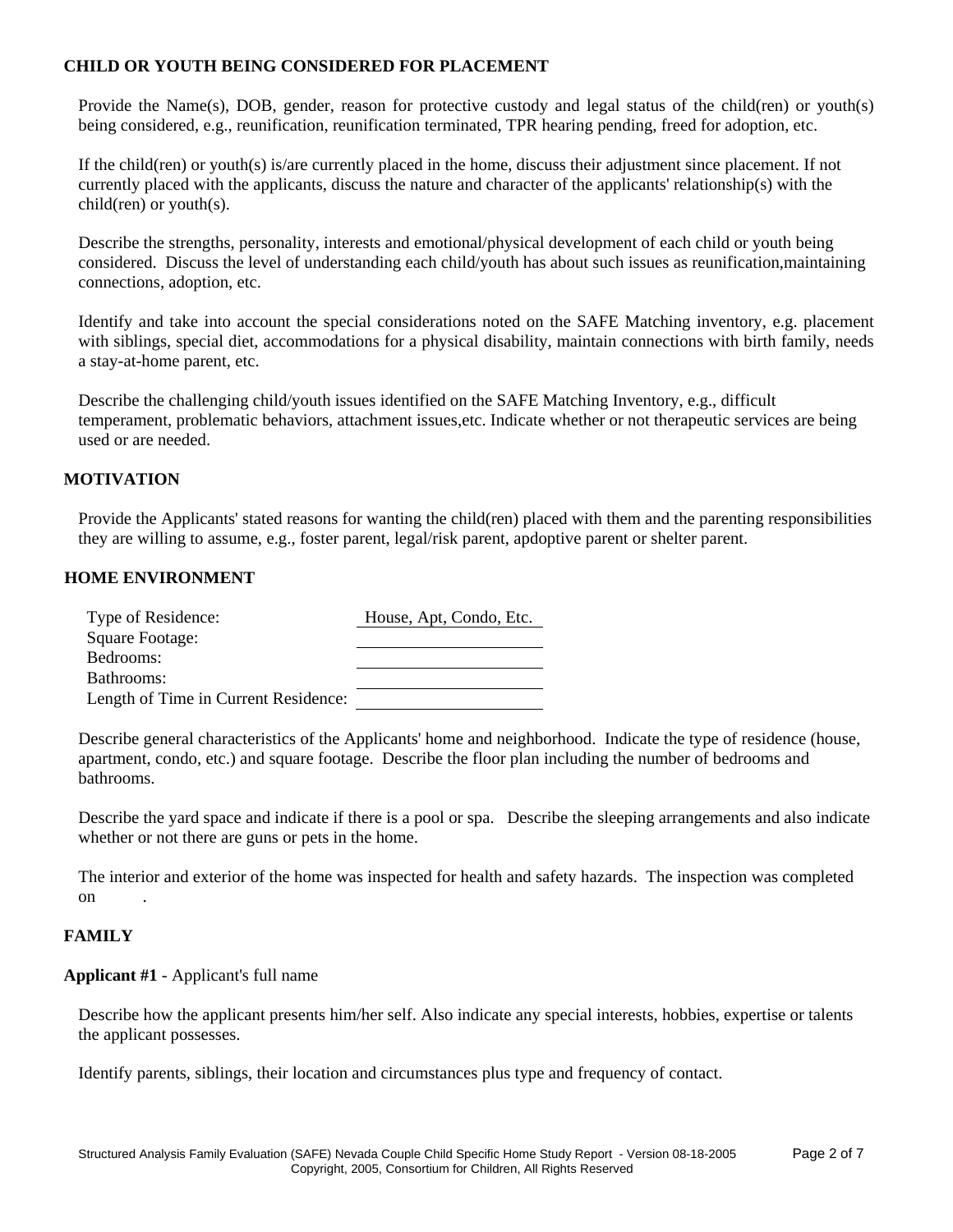Indicate name(s) and length of time of previous marriages and/or domestic partnerships. Include how relationships were terminated, e.g., death, divorce, annulment, breakup. Identify any children born of these unions and describe their current situation.

# **Applicant #2** - Applicant's full name

Describe how the applicant presents him/her self. Also indicate any special interests, hobbies, expertise or talents the applicant possesses.

Identify parents, siblings, their location and circumstances plus type and frequency of contact.

Indicate name(s) and length of time of previous marriages and/or domestic partnerships. Include how relationships were terminated, e.g., death, divorce, annulment, breakup. Identify any children born of these unions and describe their current situation.

# **Applicants' Sons and Daughters**

Indicate "None" or provide name(s), DOB and gender. Describe their personality, interests, school or occupational situation, general health and living situation.

# **Other Children or Youth living or frequently in the home**

Indicate "None" or provide name(s), DOB, gender. Provide description of their personality, interests, school report information if any, general health. Indicate the nature of their relationship to the Applicants and living situation.

# **Other adults residing or frequently in the home**

Indicate name of any adult who is living in the home or who is in the home on a regular basis. Describe the amount and type of contact they would have with a child or youth being considered.

Indicate each individual's occupation, general health, TB results (if they live in the home) and the nature of their relationship to the Applicants.

# **Family Lifestyle**

Describe current and proposed child care arrangements and work and non-work day routines and rituals.

What are the basic household rules and expectations? Who does what in terms of chores, cooking, bill paying, home maintenance, transportation, etc.? Describe how the family deals with privacy and nudity in the home.

What kind of recreational, social and religious activities does the family engage in? Does the family celebrate holidays; which ones and how are they spent?

# **Previous adoption and/or foster care experience**

Indicate "None" or discuss the circumstances and the adjustment of the child(ren) or youth(s) to the family.

# **FINANCES**

Combined annual gross earned income: \$ Sources of additional income**:** Explain, if any

# **CRIMINAL/CHILD ABUSE RECORD**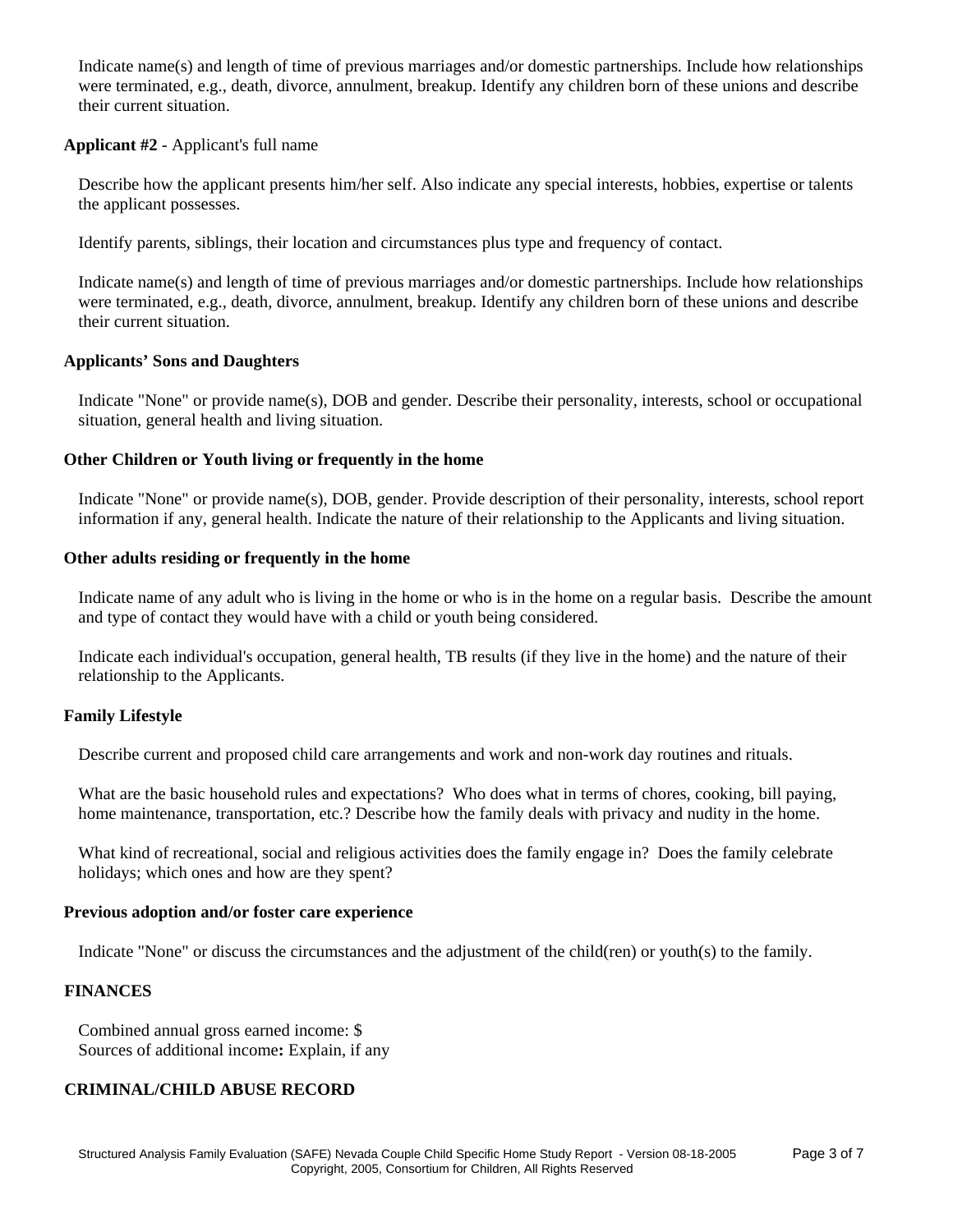The required criminal record and Child Abuse Index checks were completed for Indicate the name(s) of any other individuals who were screened.

# **Criminal History Repository**: CHR Findings

**CANS**: CANS Findings

**Other findings**: Indicate FBI findings; DMV findings; local law enforcement check, or CPS service records.

# **EMERGENCY CARE PLAN**

In case of an incapacitating illness or death of the Applicants, indicate whom the designated caretaker(s) will be and the nature of their relationship to the Applicants.

Indicate if these arrangements have been discussed with the designated caretaker(s), how willing they are to assume this responsibility and whether arrangements have been formalized in a will or trust.

# **CONTACT WITH FAMILY OF ORIGIN AND SIGNIFICANT OTHERS**

Describe the type of relationship and contact the Applicants are willing to have with the birth parents and other significant connections such as siblings, grandparents, foster parents, etc. Describe any written post-adoption contact agreement(s).

### **REFERENCES**

Indicate if all references have been received. Summarize information provided.

# **FAMILY PREPARATION AND TRAINING ACTIVITIES**

Identify and describe agency family preparation activities. Include Applicants' statements regarding their participation and benefits derived from these activities.

# **LEGAL/FINANCIAL RIGHTS AND RESPONSIBILITIES**

Applicant's full name and Applicant's full name have been provided with information concerning the different roles, responsibilities, legal and financial rights and benefits of relative/fictive kin caregivers, foster parents, legal guardians and adoptive parents. Also, should they file a petition to adopt, and understand that they will be accepting full legal and financial parental responsibility for Name(s) of Child(ren) or /Youth(s) once an adoption is finalized.

The agency's grievance review hearing procedures Select One explained to the Applicants.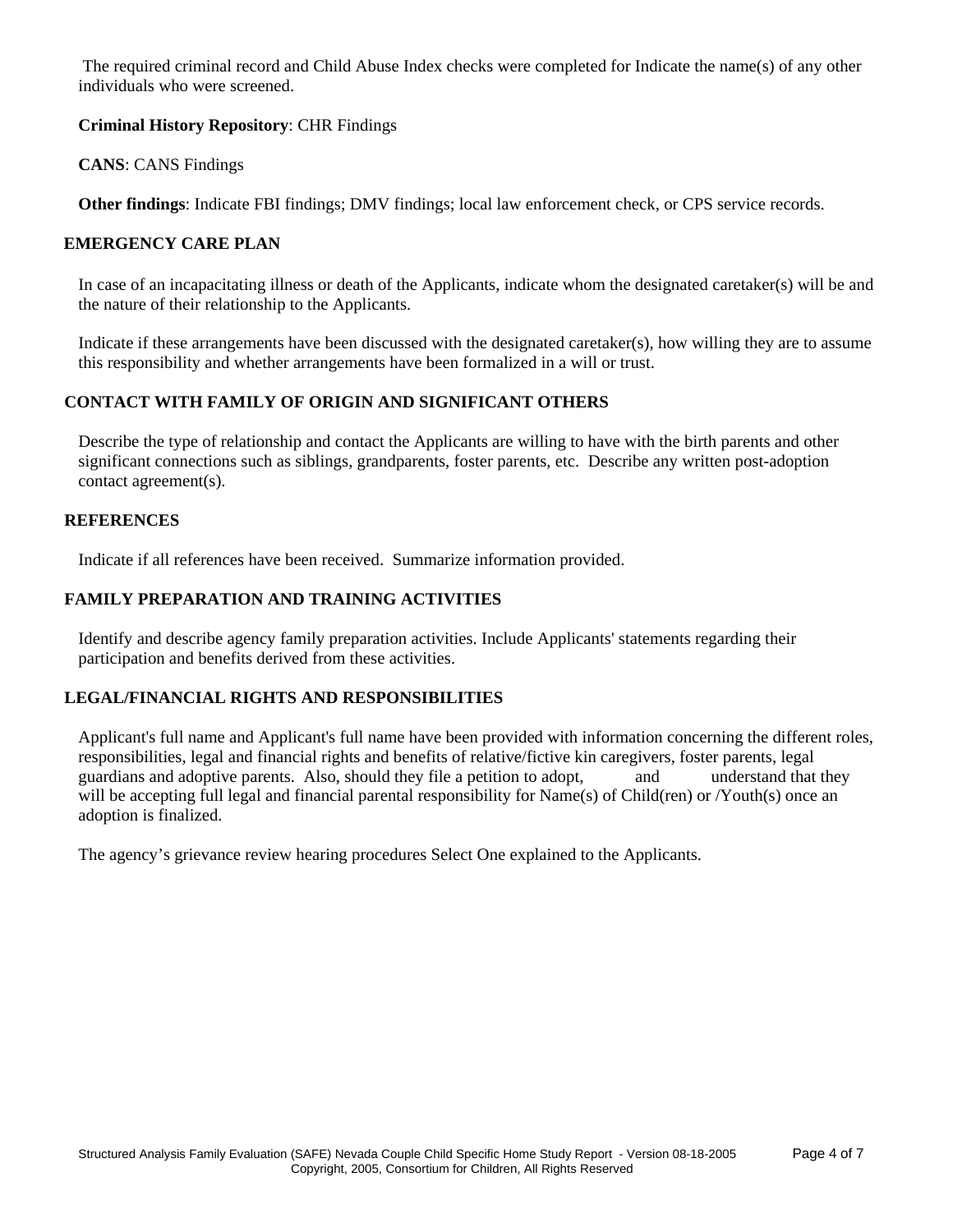### **PSYCHOSOCIAL INVENTORY RESULTS**

NOTE: Below is a list of the psychosocial factors found on the SAFE Psychosocial Inventory. Using the Psychosocial Inventory, each factor was considered and rated several times by the social worker during the course of this home study. The ratings below represent the final ratings. The ratings are defined as follows:  $1 =$  an exceptional strength,  $2 =$  a strength,  $3 =$  an issue of concern,  $4 =$  a major issue of concern and  $5 =$  very serious problem. The OVERALL EVALUATION OF SECTION ratings reflect the degree to which all issues of concern identified in the section were either resolved, mitigated or the prognosis for change.

| #1             | #2             | <b>HISTORY</b>                               | #1               | #2             | EXTENDED FAMILY RELATIONSHIPS               |
|----------------|----------------|----------------------------------------------|------------------|----------------|---------------------------------------------|
| $\overline{2}$ | 2              | Childhood Family Adaptability                | $\overline{2}$   | $\overline{2}$ | <b>Extended Family Cohesion</b>             |
| $\overline{2}$ | $\overline{c}$ | Childhood Family Cohesion                    | $\overline{2}$   | $\overline{2}$ | <b>Extended Family Adaptability</b>         |
| $\overline{2}$ | $\overline{c}$ | Childhood History of Deprivation/Trauma      | $\overline{2}$   | $\overline{2}$ | Relationship with own Extended Family       |
| $\overline{2}$ | $\overline{c}$ | Childhood History of Victimization           | $\overline{2}$   | $\overline{2}$ | Relationship with Spouse's/Partner's Family |
| $\overline{2}$ | $\overline{c}$ | Adult History of Victimization/Trauma        | $\overline{2}$   | $\overline{2}$ | <b>OVERALL EVALUATION OF SECTION</b>        |
| $\overline{2}$ | $\overline{c}$ | History of Child Abuse/Neglect               |                  |                |                                             |
| $\overline{c}$ | $\overline{c}$ | History of Alcohol/Drug Use                  |                  |                | PHYSICAL/SOCIAL ENVIRONMENT                 |
| $\overline{2}$ | $\overline{c}$ | History of Crime/Arrest/Allegations/Violence |                  | $\overline{2}$ | Cleanliness/Orderliness/Maintenance         |
| 2              | $\overline{c}$ | Psychiatric History                          |                  | $\overline{c}$ | Safety                                      |
| 2              | $\overline{c}$ | Occupational History                         |                  | $\overline{c}$ | Furnishings                                 |
| 2              | $\overline{c}$ | Marriage/Domestic Partner History            |                  | $\overline{2}$ | Play Area/Equipment/Clothing                |
| $\overline{2}$ | $\overline{2}$ | OVERALL EVALUATION OF SECTION                |                  | $\overline{c}$ | Finances                                    |
|                |                |                                              |                  | $\overline{c}$ | <b>Support System</b>                       |
| #1             | #2             | PERSONAL CHARACTERISTICS                     |                  | $\overline{c}$ | Household Pets                              |
| $\overline{2}$ | $\overline{2}$ | Communication                                |                  | $\overline{2}$ | OVERALL EVALUATION OF SECTION               |
| $\overline{2}$ | $\overline{2}$ | <b>Commitment and Responsibility</b>         |                  |                |                                             |
| $\overline{2}$ | $\overline{c}$ | Problem Solving                              | #1               | #2             | <b>GENERAL PARENTING</b>                    |
| $\overline{c}$ | $\overline{2}$ | <b>Interpersonal Relations</b>               | $\overline{2}$   | $\mathbf{2}$   | Child Development                           |
| $\overline{c}$ | $\overline{c}$ | Health and Physical Stamina                  | $\overline{2}$   | $\sqrt{2}$     | Parenting Style                             |
| $\overline{2}$ | $\overline{2}$ | Self-esteem                                  | $\overline{c}$   | $\overline{c}$ | Disciplinary Methods                        |
| 2              | $\overline{c}$ | Acceptance of Differences                    | $\overline{c}$   | $\overline{c}$ | Child Supervision                           |
| $\overline{c}$ | $\overline{c}$ | Coping Skills                                | $\overline{c}$   | $\overline{2}$ | Learning Experiences                        |
| $\overline{c}$ | $\overline{c}$ | <b>Impulse Control</b>                       | $\overline{c}$   | $\overline{c}$ | <b>Parental Role</b>                        |
| $\overline{2}$ | $\overline{c}$ | Mood                                         | $\overline{c}$   | $\overline{c}$ | Child Interactions                          |
| $\overline{2}$ | $\overline{c}$ | Anger Management and Resolution              | $\overline{c}$   | $\overline{c}$ | Communication with Child                    |
| $\overline{2}$ | $\overline{c}$ | Judgment                                     | $\overline{c}$   | $\mathbf{2}$   | <b>Basic Care</b>                           |
| $\overline{2}$ | $\overline{c}$ | Adaptability                                 | $\overline{c}$   | $\mathbf{2}$   | Child's Play                                |
| $\overline{2}$ | 2              | OVERALL EVALUATION OF SECTION                | $\overline{2}$   | $\overline{2}$ | OVERALL EVALUATION OF SECTION               |
|                |                |                                              |                  |                |                                             |
|                |                | MARITAL/DOMESTIC PARTNER                     | #1               | #2             | SPECIALIZED PARENTING                       |
|                |                | <b>RELATIONSHIP</b>                          | $\overline{2}$   | $\overline{c}$ | Expectations                                |
|                | $\overline{c}$ | <b>Conflict Resolution</b>                   | $\overline{c}$   | $\overline{c}$ | <b>Effects of Abuse/Neglect</b>             |
|                | $\overline{c}$ | <b>Emotional Support</b>                     | $\overline{2}$   | $\overline{2}$ | <b>Effects of Sexual Abuse</b>              |
|                | $\overline{c}$ | Attitude toward Spouse/Partner               | $\overline{c}$   | $\overline{c}$ | <b>Effects of Separation and Loss</b>       |
|                | $\overline{2}$ | Communication between Couple                 | $\overline{2}$   | $\overline{2}$ | Structure                                   |
|                | 2              | <b>Balance of Power</b>                      | 2                | 2              | Therapeutic/Educational Resources           |
|                | 2              | Stability of the Marriage or Partnership     | $\overline{2}$   | 2              | <b>Birth Sibling Relationships</b>          |
|                | $\overline{c}$ | Sexual Compatibility                         | $\boldsymbol{2}$ | $\overline{c}$ | Child Background Information                |
|                | $\overline{c}$ | OVERALL EVALUATION OF SECTION                | $\sqrt{2}$       | $\overline{c}$ | <b>Birth Parent Issues</b>                  |
|                |                |                                              | $\overline{2}$   | $\overline{2}$ | OVERALL EVALUATION OF SECTION               |
|                |                | SONS/DAUGHTERS/OTHERS RESIDING               |                  |                |                                             |
|                |                |                                              |                  |                |                                             |
|                |                | OR FREQUENTLY IN HOME                        | $\#1$            | #2             | <b>ADOPTION ISSUES</b>                      |
|                | 2              | Minor Sons and Daughters                     | 2                | 2              | Infertility                                 |
|                | 2              | Minors Residing or Frequently in the Home    | $\mathbf{2}$     | 2              | Telling Child about Adoption                |
|                | 2              | <b>Adult Sons and Daughters</b>              | $\overline{2}$   | 2              | Openness in Adoption                        |
|                | 2              | Adults Residing or Frequently in the Home    | $\mathbf{2}$     | 2              | <b>Adoptive Parent Status</b>               |
|                | 2              | OVERALL EVALUATION OF SECTION                | $\overline{2}$   | $\overline{c}$ | OVERALL EVALUATION OF SECTION               |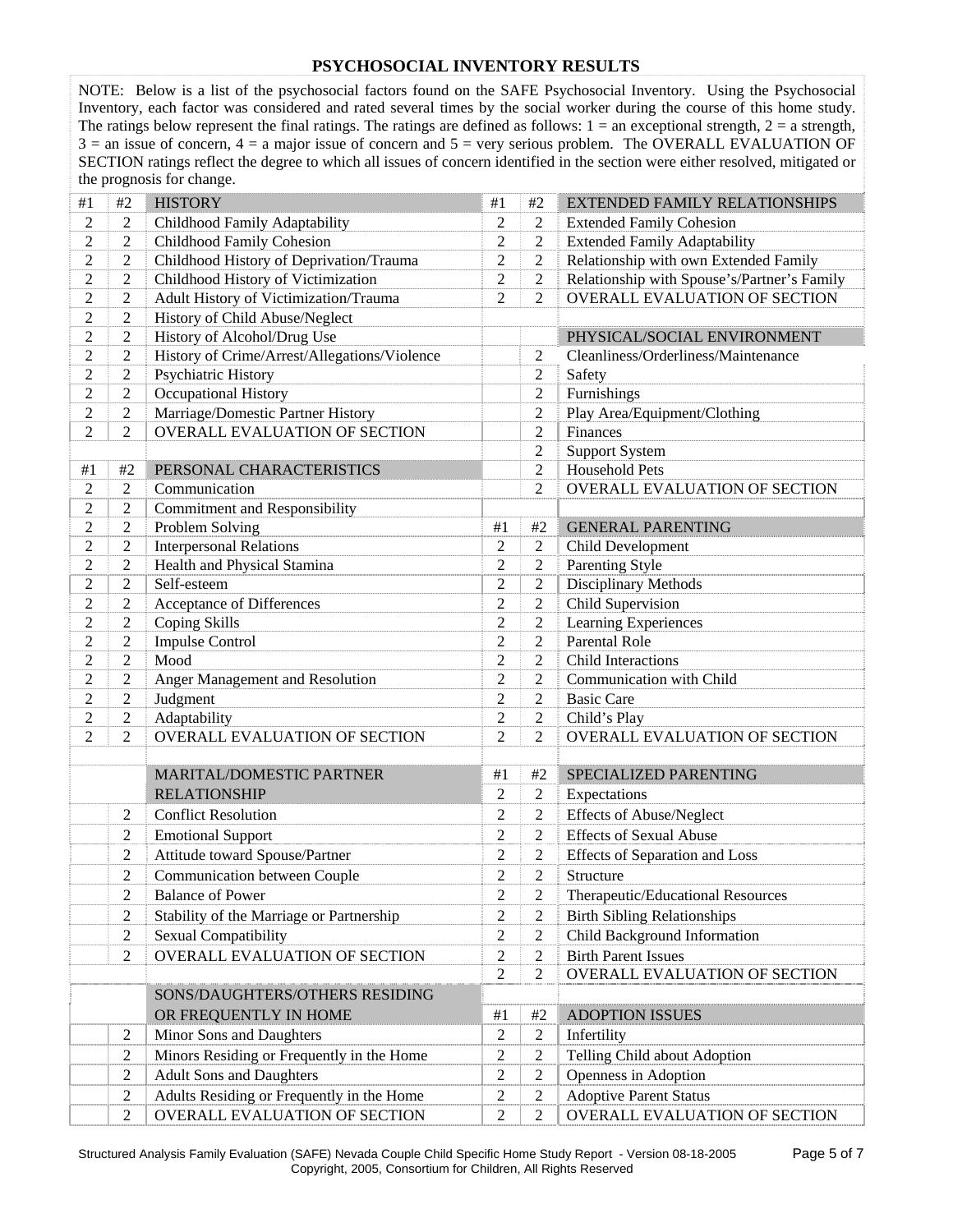### **PSYCHOSOCIAL EVALUATION REPORT**

### **HISTORY**

Describe the basis for ratings of 1 (exceptional strengths). Briefly summarize ratings of 2 (strengths). Fully narrate ratings of 3, 4 & 5 (concerns) to include how the concern was addressed, severity, mitigating factors and degree of resolution.

# **PERSONAL CHARACTERISTICS**

Describe the basis for ratings of 1 (exceptional strengths). Briefly summarize ratings of 2 (strengths). Fully narrate ratings of 3, 4 & 5 (concerns) to include how the concern was addressed, severity, mitigating factors and the prognosis for change.

### **MARITAL/DOMESTIC PARTNER RELATIONSHIP**

Describe the basis for ratings of 1 (exceptional strengths). Briefly summarize ratings of 2 (strengths). Fully narrate ratings of 3, 4 & 5 (concerns) to include how the concern was addressed, severity, mitigating factors and the prognosis for change.

### **SONS/DAUGHTERS/OTHERS RESIDING OR FREQUENTLY IN THE HOME**

For each person identified in this section, provide full narration that relates to each of the Desk Guide examples for the rating given.

### **EXTENDED FAMILY RELATIONSHIPS**

Describe the basis for ratings of 1 (exceptional strengths). Briefly summarize ratings of 2 (strengths). Fully narrate ratings of 3, 4 & 5 (concerns) to include how the concern was addressed, severity, mitigating factors and the prognosis for change.

### **PHYSICAL/SOCIAL ENVIRONMENT**

Describe the basis for ratings of 1 (exceptional strengths). Briefly summarize ratings of 2 (strengths). Fully narrate ratings of 3, 4 & 5 (concerns) to include how the concern was addressed, severity, mitigating factors and the prognosis for change.

# **GENERAL PARENTING**

Describe the basis for ratings of 1 (exceptional strengths). Briefly summarize ratings of 2 (strengths). Fully narrate ratings of 3, 4 & 5 (concerns) to include how the concern was addressed, severity, mitigating factors and the prognosis for change.

#### **SPECIALIZED PARENTING**

Describe the basis for ratings of 1 (exceptional strengths). Briefly summarize ratings of 2 (strengths). Fully narrate ratings of 3, 4 & 5 (concerns) to include how the concern was addressed, severity, mitigating factors and the prognosis for change.

# **ADOPTION ISSUES**

Describe the basis for ratings of 1 (exceptional strengths). Briefly summarize ratings of 2 (strengths). Fully narrate ratings of 3, 4 & 5 (concerns) to include how the concern was addressed, severity, mitigating factors and the prognosis for change.